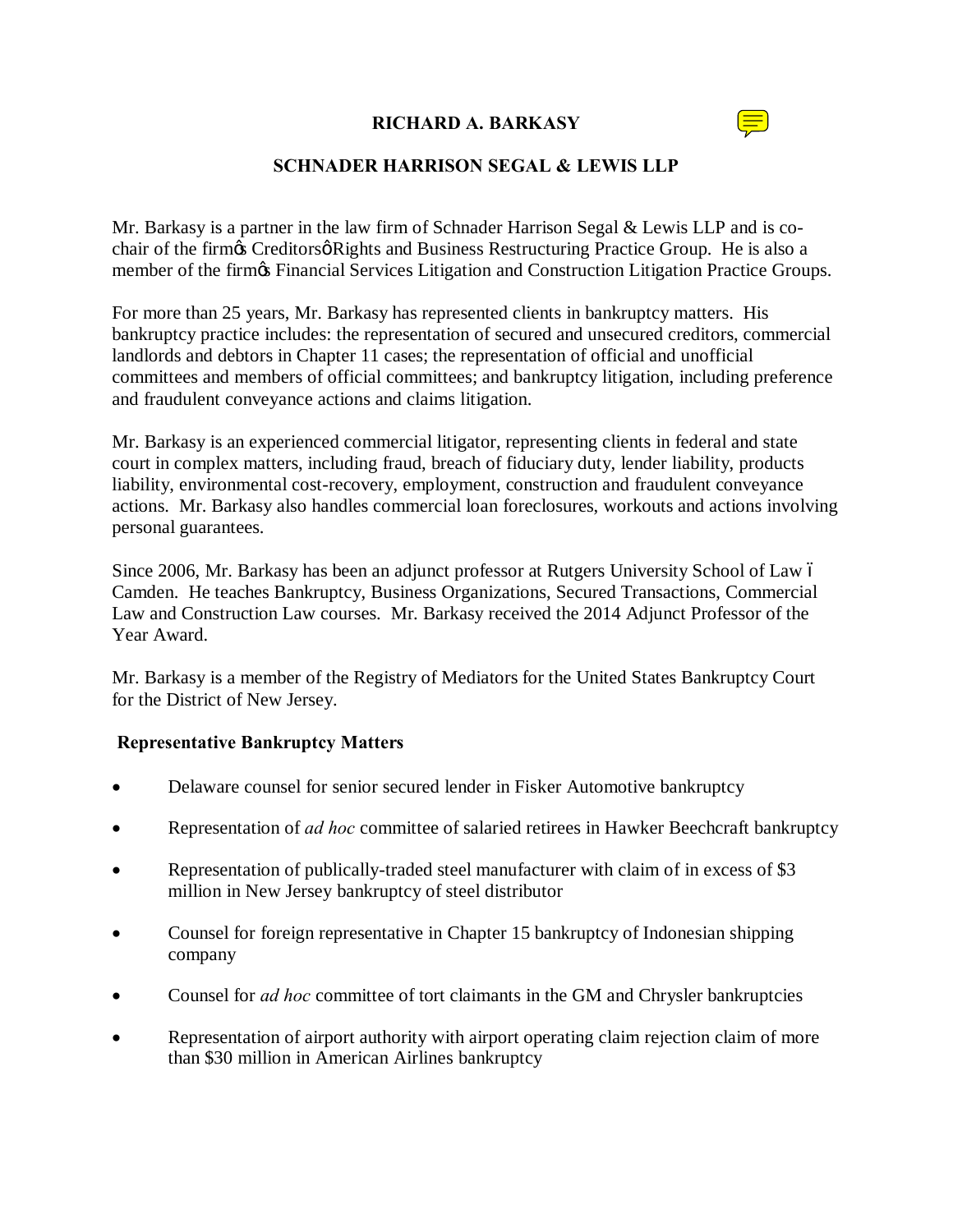- · Representation of class action plaintiffs in defending against motion to dismiss lawsuit against Chrysler Group, LLC. *Burton v. Chrysler Group*, *LLC*, 492 B.R. 392 (Bankr. S.D. N.Y. 2013)
- Representation of Arlin M. Adams as Chapter 11 Trustee in successful reorganization of publicly held healthcare company. *In re Coram Healthcare Corp.*, 315 B.R. 321 (Bankr. D. Del. 2004)
- Representation of lender with claim of in excess of \$2.5 million claim in individual Chapter 11 of pharmaceutical entrepreneur in Trenton
- · Counsel to Pittsburgh-area construction company, Philadelphia paint manufacturer and New Jersey fast food franchisee as debtors in successful Chapter 11 cases
- Representation of warehouse lender in bankruptcy of Long Island mortgage broker accused of double-hypothecation of collateral
- Representation of used auto parts manufacturer in an \$11 million acquisition of assets from a Chapter 7 Trustee
- Representation of commercial bank with hotel mortgage in overturning confirmation order on appeal in New Jersey bankruptcy. *In re Sea Garden Motel and Apartments*, 195 B.R. 294 (D. N.J. 1996)
- Counsel to mortgage lender with regard to a \$20 million construction loan in bankruptcy of Delaware real estate developer
- Delaware counsel to the official retiree committees in the Intermet and Hayes-Lemmerz bankruptcies
- Representation of prospective purchaser of paper mills in seeking return of \$10 million deposit in Pope & Talbot bankruptcy
- Delaware counsel for commercial bank in defense of RICO action in bankruptcy court in Delaware
- Representation of university in the Enron bankruptcy
- · Counsel to ATM manufacturer with respect to claim in excess of \$20 million in New Jersey bankruptcy of armored car company

## **Bar Admissions**

New Jersey, 1988 Pennsylvania, 1988 Delaware, 2005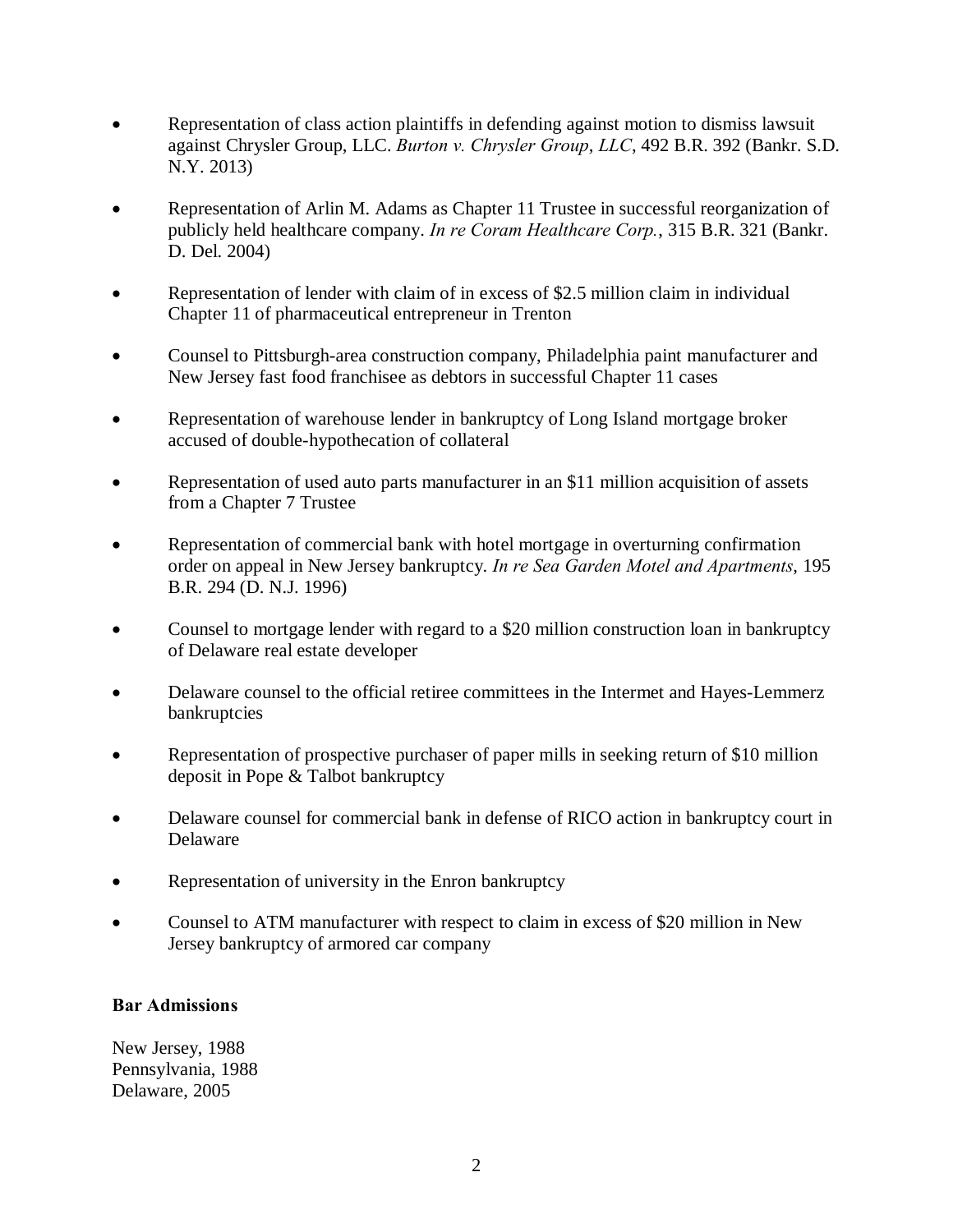### **Education**

RUTGERS UNIVERSITY SCHOOL OF LAW 6 CAMDEN J.D., with honors, 1988

DICKINSON COLLEGE B.A., English and History, 1985 Varsity Golf Team and Phi Kappa Sigma Fraternity

### **Honors**

Pennsylvania  $\delta$ Super Lawyer $\ddot{\sigma}$  for Bankruptcy and CreditorsøRights, 2013 and 2014

### **Speaking Engagements**

- There and Back Again: Delaware Bankruptcy Venue, Procedure and Law,  $\ddot{o}$  The Bar Association of San Francisco, 6/10/14
- · "Commercial Real Estate and Bankruptcy," PBI Real Estate Institute, Philadelphia, PA, 12/6/13
- ÖJudgment Enforcement in New Jersey, ö Cherry Hill, NJ, 7/26/12
- $\delta$ Seeking and Collecting a Judgment, $\ddot{\text{o}}$  Dover, DE,  $5/7/12$
- Öludgment Enforcement in New Jersey, ö Mt. Laurel, NJ, 7/26/11
- · "Getting Paid When the Project Goes Broke," Glass Association of North America Annual Conference, Las Vegas, NV, 3/29/10
- $\delta$ Bankruptcy Implications in the New Economy,  $\delta$  New Jersey Association of Corporate Counsel, 9/24/09
- Öludgment Enforcement in Delaware, ö Wilmington, DE, 8/25/09
- The Toreclosure and Repossession in New Jersey, ö East Hanover, NJ, 9/23/08
- Conflict Issues and Multiple Representations,  $\ddot{o}$  10th Annual New Jersey State Bar Association William H. Gindin Bench-Bar Conference, 5/2/08
- · "Arbitration Clauses," Municipal Court of Philadelphia Judicial Conference, 5/10/07
- $\tilde{\text{O}}$ Judgment Enforcement in New Jersey,  $\ddot{\text{o}}$  Mt. Laurel, NJ, 4/22/03
- Getting the Project Complete and Paid for When the Contractor or Owner is Insolvent,  $\ddot{o}$ Annual Meeting of the American Bar Association Forum on the Construction Industry, San Francisco, CA, 4/19/02